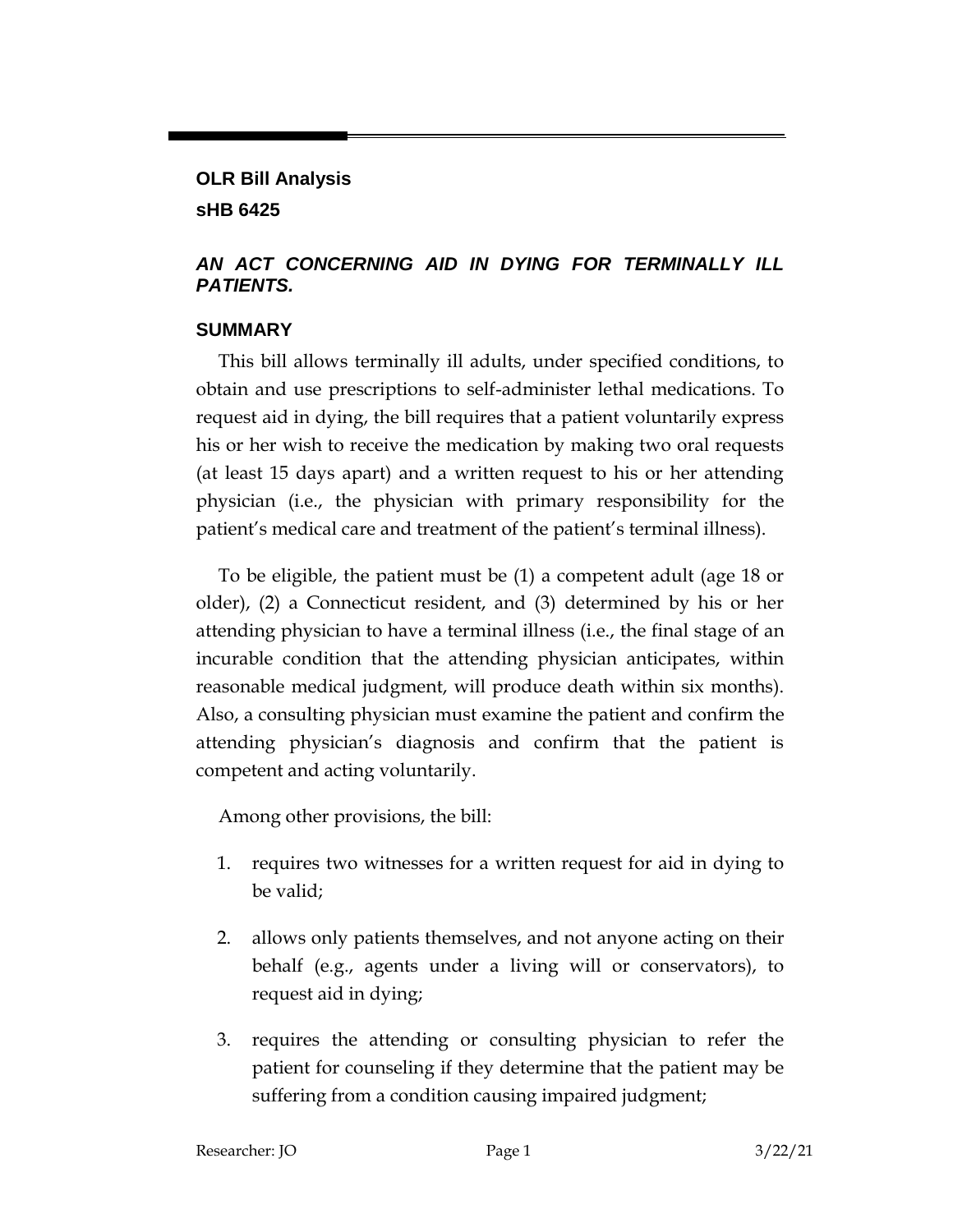- 4. establishes several procedural and recordkeeping requirements for attending physicians when they receive a request for aid in dying and when they determine the patient qualifies;
- 5. allows patients to rescind an aid in dying request at any time and in any manner;
- 6. prohibits health care facilities from requiring their providers to participate in providing aid in dying medication; and
- 7. makes someone guilty of murder for certain fraudulent acts in connection with an aid in dying request, such as willfully altering or forging a request or coercing or exerting undue influence on a patient to complete a request.

EFFECTIVE DATE: October 1, 2021

# **§§ 2-4 — REQUESTING AID IN DYING**

Under the bill, "aid in dying" is the medical practice of a physician prescribing medication to a terminally ill qualified patient, which the patient may self-administer to bring about his or her death. "Selfadminister" is a qualified patient's voluntary, conscious, and affirmative act of ingesting medication.

# *Eligibility (§ 2)*

To request aid in dying, the bill requires that a patient voluntarily express his or her wish to receive aid in dying and be:

- 1. an adult (i.e., age 18 or older);
- 2. a Connecticut resident;
- 3. competent (see below); and
- 4. determined by his or her attending physician to have a terminal illness.

A "qualified patient" is one who meets the foregoing criteria and has satisfied the bill's other requirements (see below through section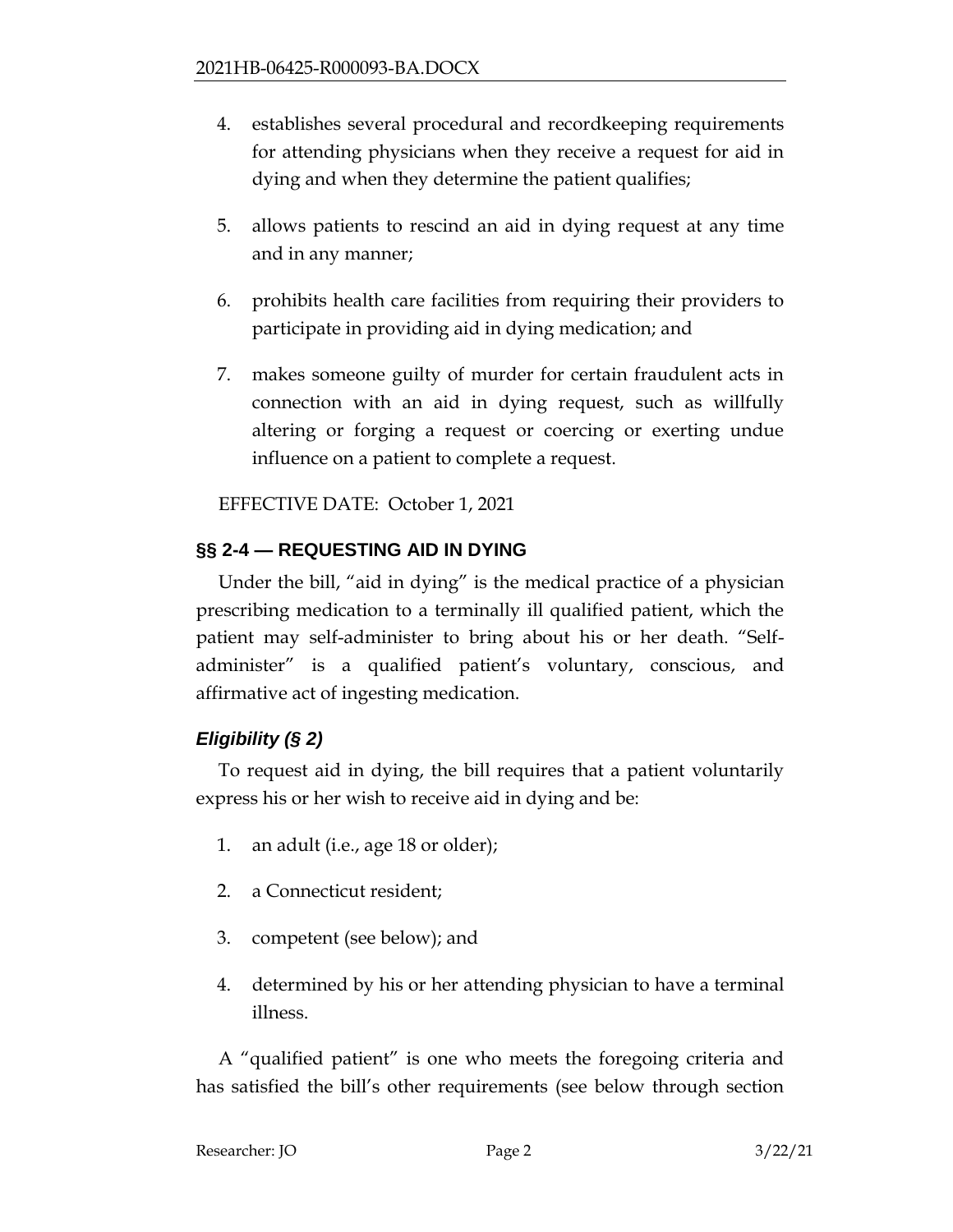9). Such a patient may request aid in dying by making two oral requests and one written request, as explained below.

Under the bill, a patient is "competent" if, in the opinion of his or her attending or consulting physician, psychiatrist, psychologist, or licensed clinical social worker (LCSW), the patient has the capacity to understand and acknowledge the nature and consequences of health care decisions, including the benefits and disadvantages of treatment, to make an informed decision and to communicate that decision to a health care provider. This includes communicating through a person familiar with the patient's manner of communicating.

The bill prohibits anyone from acting on a patient's behalf for purposes of the bill, including an agent under a living will, an attorney-in-fact under a durable power of attorney, a guardian, or a conservator.

# *Request Process (§ 3)*

Before receiving aid in dying, a patient must make three requests to his or her attending physician: two oral requests, at least 15 days apart, and one written request. (The bill does not specify whether the written request must follow the oral requests.)

The written request must be signed and dated by the patient and witnessed by at least two people in the patient's presence. Each witness must attest in writing, that to the best of his or her knowledge and belief, the patient (1) appears to be of sound mind and (2) is acting voluntarily and not being coerced to sign the request.

The bill provides a form for the written requests and requires that these requests be substantially similar to that form (see below).

Under the bill, a patient's act of requesting aid in dying, or a qualified patient's self-administration of aid in dying medication, must not provide the sole basis for appointing a conservator or guardian for the patient.

# *Form of Written Request (§ 4)*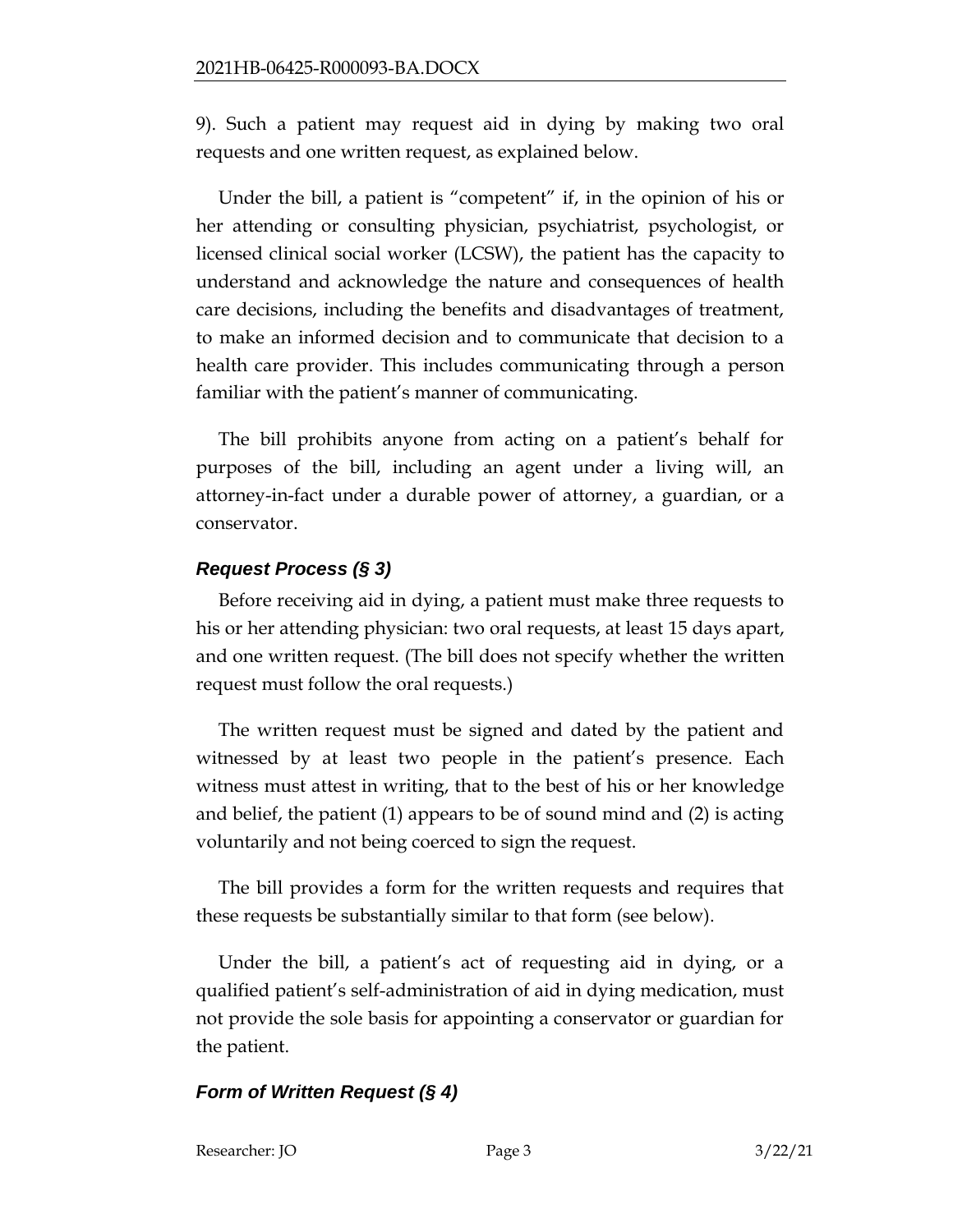The bill requires written requests for aid in dying to be substantially the same as the following form:

#### REQUEST FOR MEDICATION TO AID IN DYING

I, .…, am an adult of sound mind.

I am a resident of the State of Connecticut.

I am suffering from …., which my attending physician has determined is an incurable and irreversible medical condition that will, within reasonable medical judgment, result in death within six months from the date on which this document is executed. This diagnosis of a terminal illness has been medically confirmed by another physician.

I have been fully informed of my diagnosis, prognosis, the nature of medication to be dispensed or prescribed to aid me in dying, the potential associated risks, the expected result, feasible alternatives to aid in dying and additional health care treatment options, including palliative care and the availability of counseling with a psychologist, psychiatrist or licensed clinical social worker.

I request that my attending physician dispense or prescribe medication that I may self-administer for aid in dying. I authorize my attending physician to contact a pharmacist to fill the prescription for such medication, upon my request.

#### INITIAL ONE:

…. I have informed my family of my decision and taken family opinions into consideration.

…. I have decided not to inform my family of my decision.

…. I have no family to inform of my decision.

I understand that I have the right to rescind this request at any time.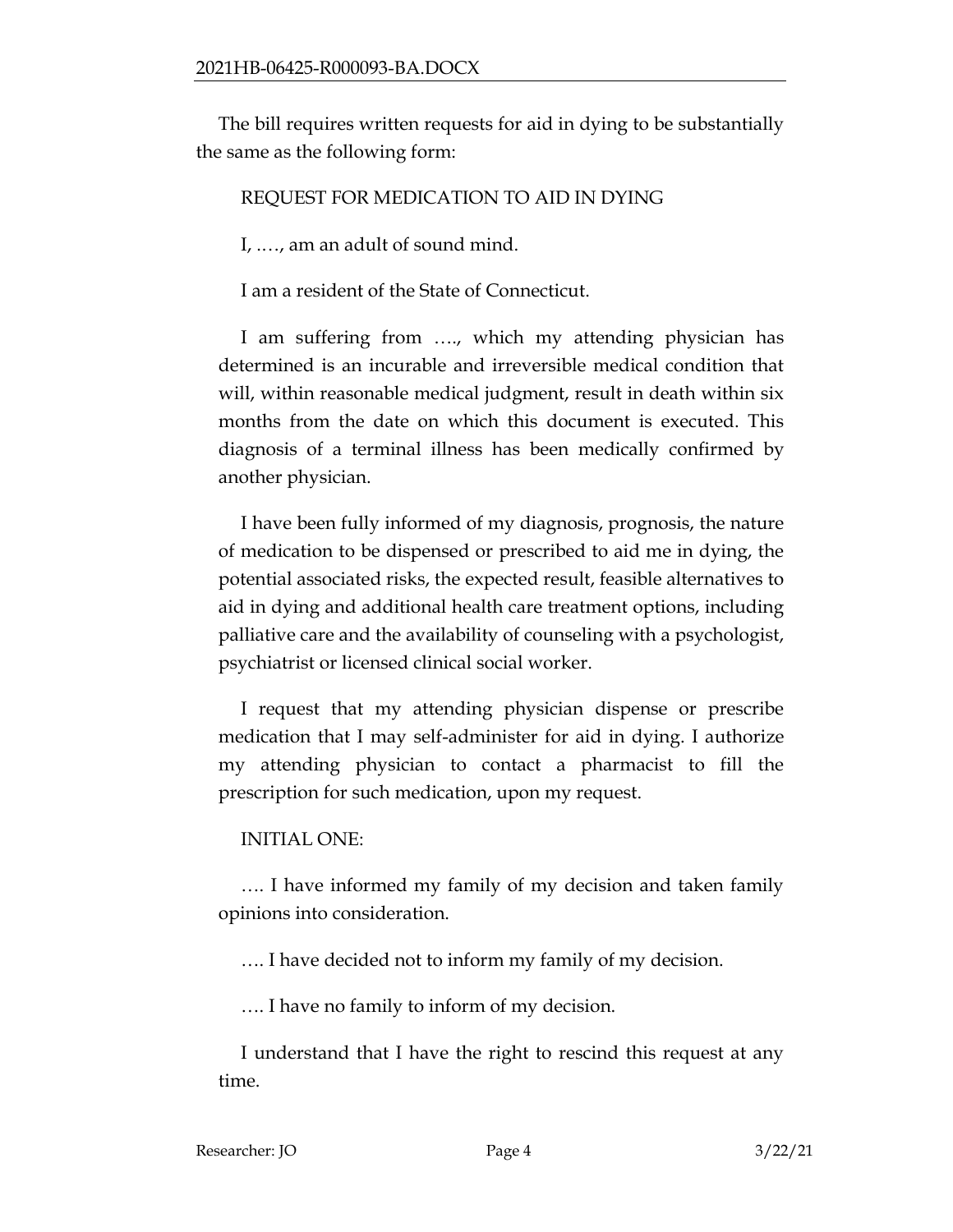I understand the full import of this request and I expect to die if and when I take the medication to be dispensed or prescribed. I further understand that although most deaths occur within one hour, my death may take longer and my attending physician has counseled me about this possibility.

I make this request voluntarily and without reservation, and I accept full responsibility for my decision to request aid in dying.

Signed: ….

Dated: ....

#### DECLARATION OF WITNESSES

By initialing and signing below on the date the person named above signs, I declare that:

Witness 1 …. Witness 2 ….

Initials …. Initials ….

…. 1. The person making and signing the request is personally known to me or has provided proof of identity;

…. 2. The person making and signing the request signed this request in my presence on the date of the person's signature;

…. 3. The person making the request appears to be of sound mind and not under duress, fraud or undue influence.

Printed Name of Witness 1 ….

Signature of Witness 1 …. Date ….

Printed Name of Witness 2 ….

Signature of Witness 2 …. Date ….

# **§ 5 — RESCISSION OF AID IN DYING REQUEST**

The bill allows qualified patients to rescind aid in dying requests at

Researcher: JO Page 5 3/22/21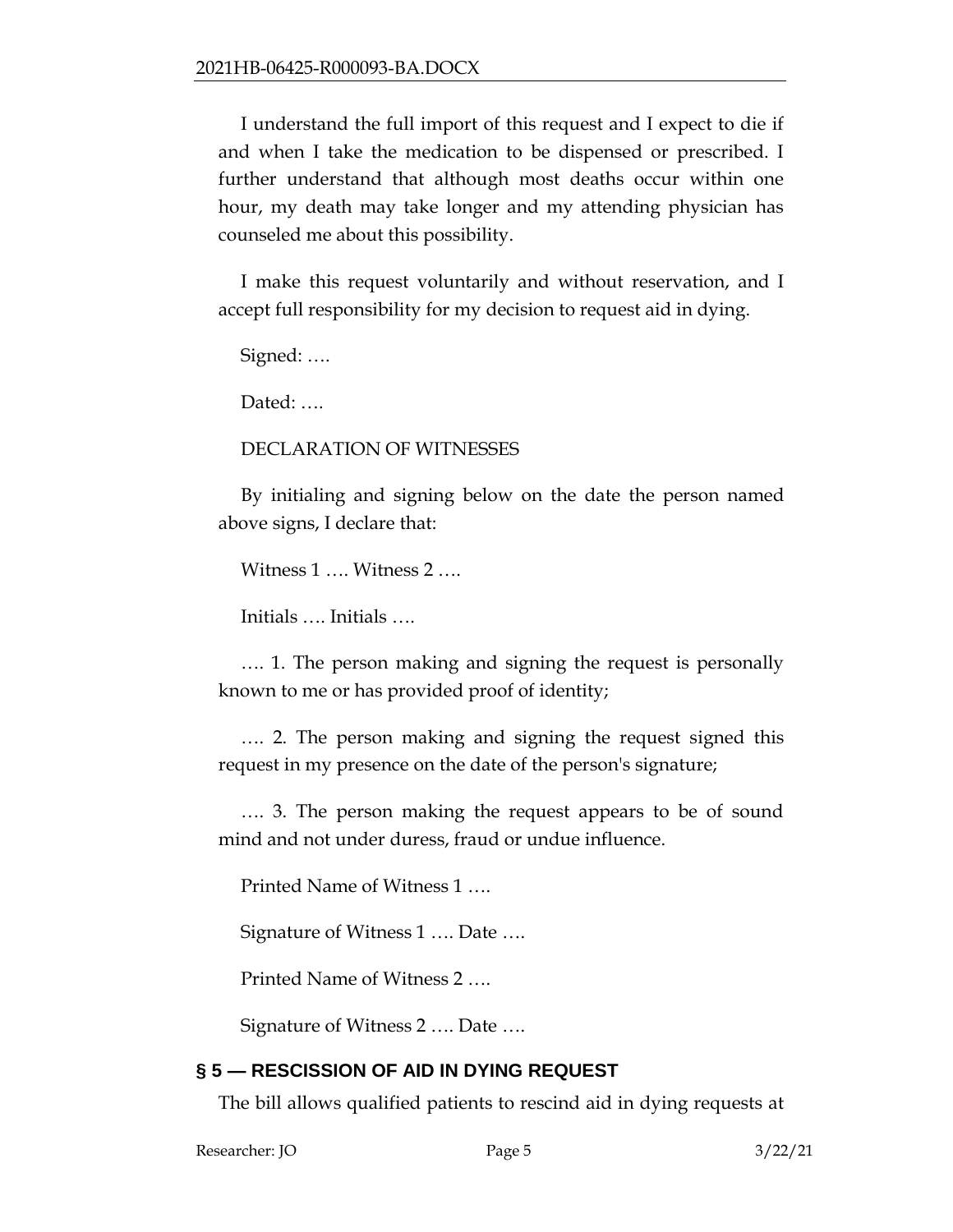any time and in any manner without regard to their mental state.

Under the bill, a qualified patient's attending physician must offer the patient an opportunity to rescind an aid in dying request when the patient makes his or her second oral request. The bill prohibits attending physicians from dispensing or prescribing aid in dying medication without first offering the patient a second opportunity to rescind the request.

# **§§ 6-10 — PROCESS TO PRESCRIBE OR DISPENSE AID IN DYING MEDICATION**

# *Steps to Verify Eligibility (§ 6)*

Under the bill, when an attending physician receives a patient's first oral request for aid in dying, the physician must determine that the patient is a competent adult, has a terminal illness, and is voluntarily making the request. The physician cannot make this determination solely based on the patient's age, disability, or any specific illness.

The physician must also require the patient to demonstrate Connecticut residency by showing (1) a driver's license, (2) a voter registration card, or (3) any other government-issued document that the physician reasonably believes demonstrates state residency.

The physician must also ensure that the patient is making an informed decision by informing the patient of (1) his or her diagnosis and prognosis; (2) the potential risks and probable results of taking the medication; (3) feasible alternatives and treatment options, including palliative care; and (4) the availability of counseling with a psychologist, psychiatrist, or LCSW. The physician must fully inform the patient of these matters, and the patient's decision must be based on understanding and acknowledging the relevant facts.

# *Consulting Physician (§§ 6 & 7)*

The bill also requires the attending physician to refer the patient to a consulting physician qualified by specialty or experience to make a diagnosis and prognosis about the terminal illness. The consulting physician must confirm the diagnosis and prognosis and determine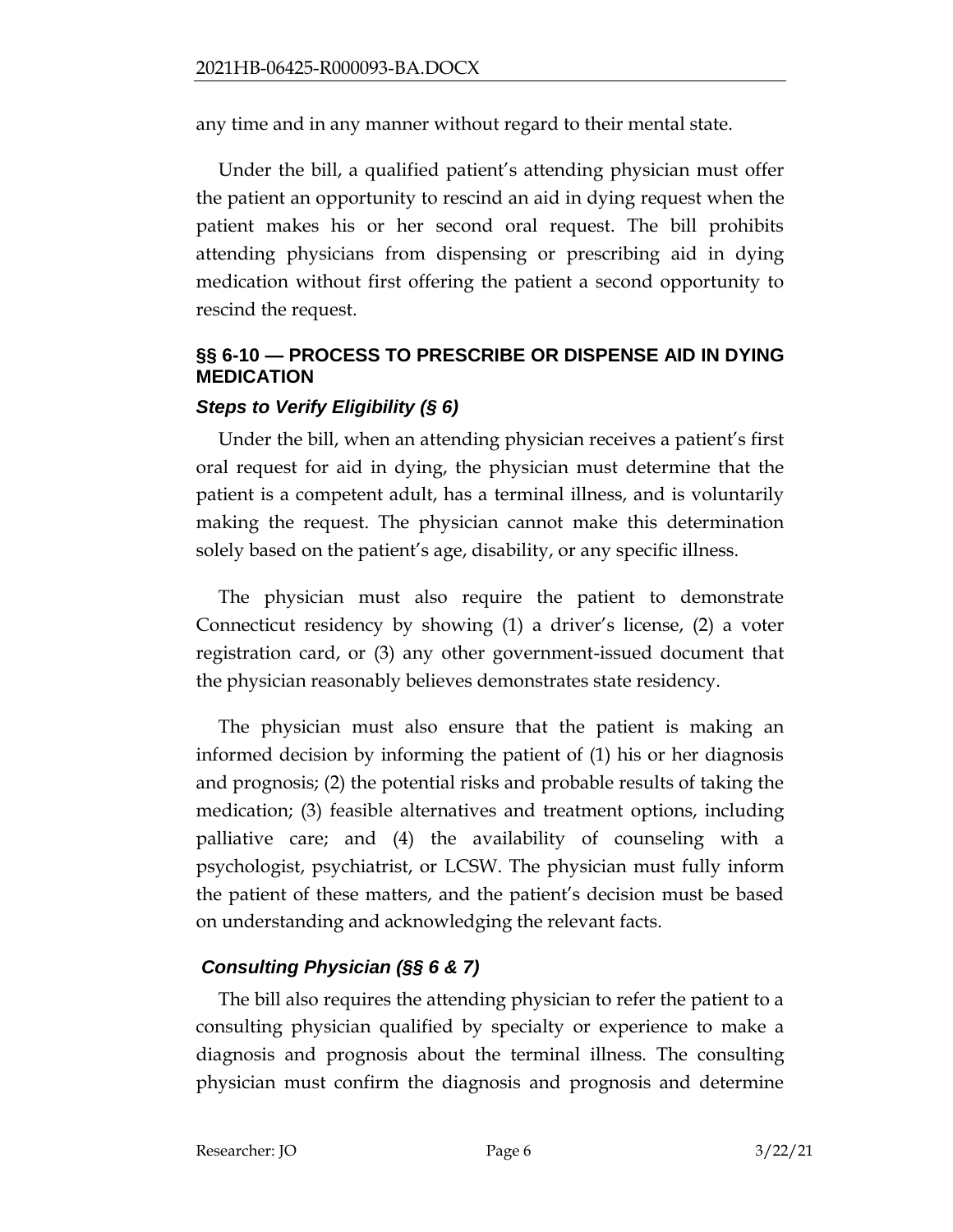that the patient is competent, has made the request voluntarily, and has made an informed decision. The consulting physician must examine the patient and the patient's medical records. The confirmation of the terminal diagnosis must be in writing.

# *Counseling Referral (§ 8)*

Under the bill, if either the attending or consulting physician believes that the patient's judgment may be impaired by a psychiatric or psychological condition (including depression), then that physician must refer the patient for counseling to determine whether the patient is competent to request aid in dying.

In that case, the bill prohibits the attending physician from providing the patient aid in dying until the counselor (a psychiatrist, psychologist, or LCSW) determines that the patient is not suffering from such a condition.

# *Steps After Second Request (§ 9)*

Under the bill, after both physicians determine that the patient is qualified to obtain aid in dying and the patient makes his or her second oral request, the attending physician must take other specified steps, as outlined below. (While the bill requires these actions after the patient's second oral request, it additionally requires the patient to make a written request, as explained above.)

The attending physician must:

- 1. recommend that the patient notify his or her next-of-kin of the aid in dying request, but inform the patient that he or she is not required to do so;
- 2. counsel the patient on the importance of (a) having someone else there when the patient self-administers the medication and (b) not taking it in public;
- 3. tell the patient that he or she may rescind the request at any time and in any manner;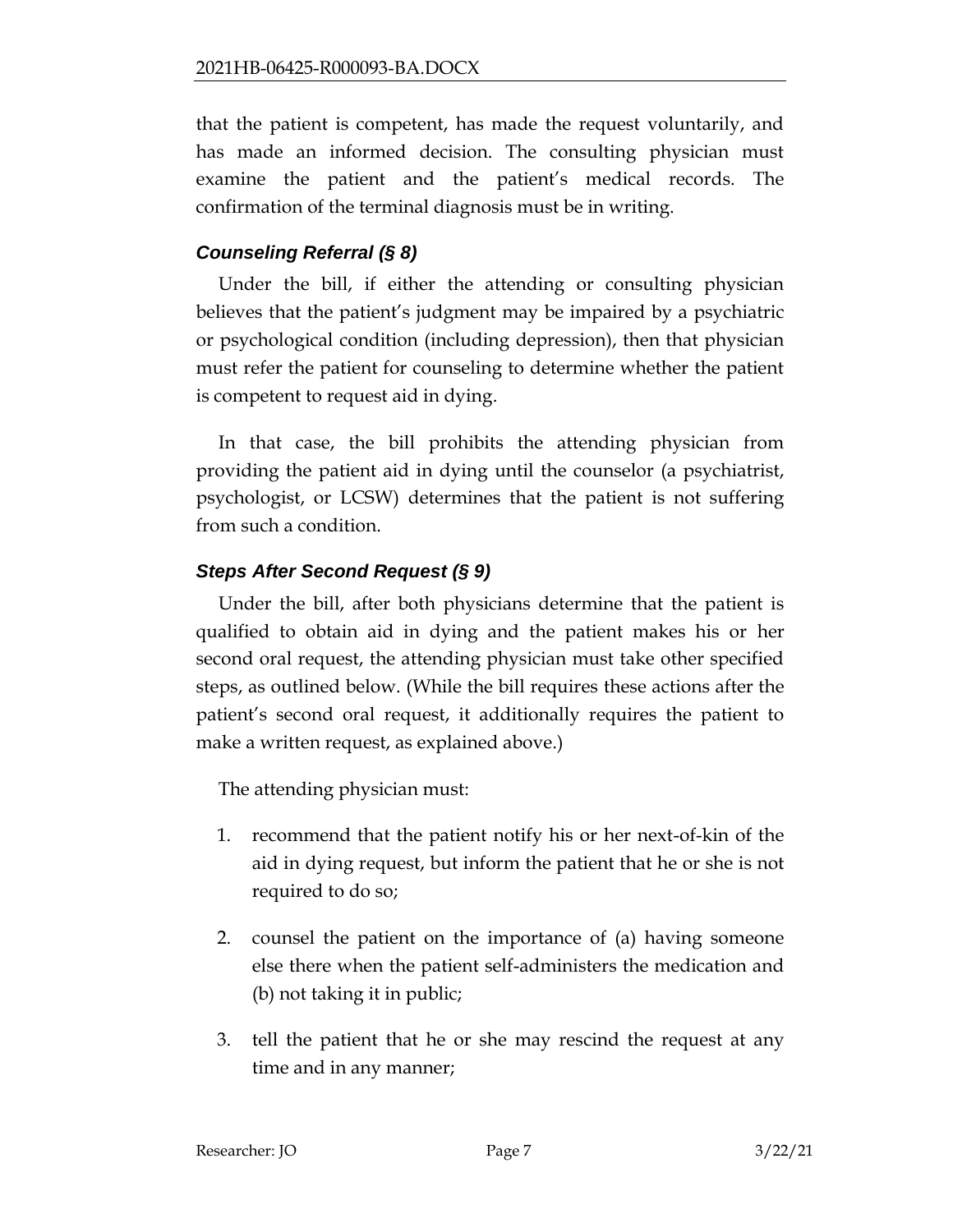- 4. verify that the patient is making an informed decision, immediately before dispensing or prescribing the medication;
- 5. document specified information in the patient's medical record (see § 10 below); and
- 6. either dispense the medication directly to the patient, or upon the patient's request, deliver the prescription to a pharmacist so that the pharmacist can dispense it to the patient (see below).

If the physician is authorized to dispense the medication and dispenses it directly, he or she must also dispense ancillary medication intended to minimize the patient's discomfort.

Alternatively, if the patient provides written consent and requests it, the physician must (1) contact a pharmacist and inform the pharmacist of the prescription and (2) personally deliver the written prescription to the pharmacist by mail, fax, or electronic transmission. The pharmacist then must dispense the medication directly to the patient, the attending physician, or the patient's expressly identified agent.

The bill requires the person signing the patient's death certificate to list the patient's underlying terminal illness as the cause of death.

# *Attending Physician Recordkeeping Requirements (§ 10)*

The bill requires a qualified patient's attending physician to ensure that the following items are documented or filed in the patient's medical record:

- 1. the basis for determining that the patient is an adult and a state resident;
- 2. the patient's oral and written requests for aid in dying medication;
- 3. the physician's terminal diagnosis; the prognosis; a determination that the patient is competent, is acting voluntarily, and made an informed decision to request aid in dying; and the consulting physician's confirmation of this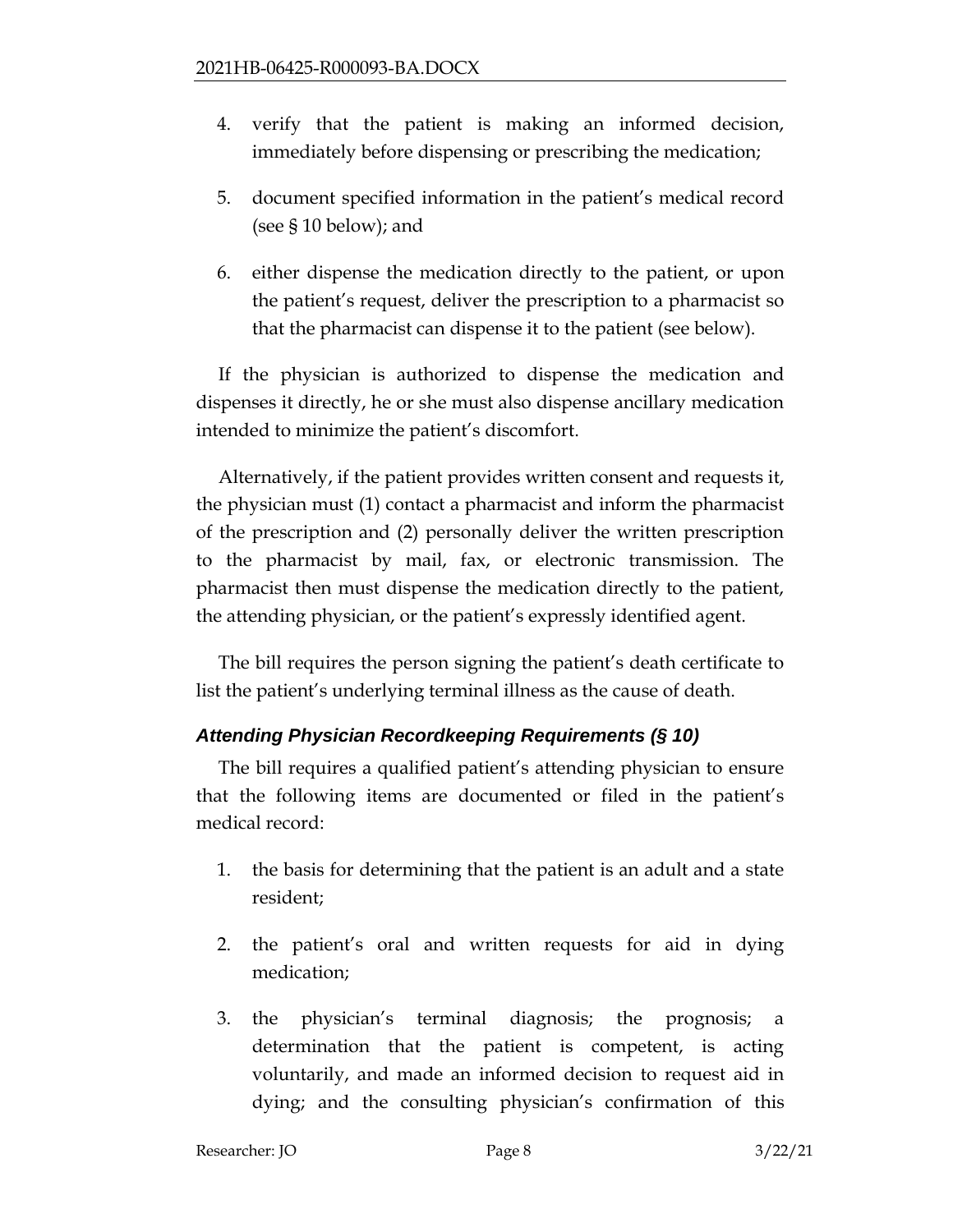information;

- 4. a report of the outcome and determinations made during counseling for patients with potentially impaired judgment;
- 5. documentation of the attending physician's offer to the patient to rescind his or her aid in dying request when the physician dispensed or prescribed the medication; and
- 6. the physician's statement indicating (a) that all of the bill's foregoing requirements have been met and (b) the steps that were taken to carry out the patient's request for aid in dying, including the medication dispensed or prescribed.

# **§ 11 — MEDICATION RETURN**

Under the bill, if anyone other than a qualified patient possesses dispensed or prescribed aid in dying medication that the patient did not use, that person must return it to the attending physician or the consumer protection commissioner for proper disposition.

# **§ 12 — EFFECT ON INSURANCE CONTRACTS, WILLS, AND OTHER LAWS**

The bill declares as invalid any contract provisions, including contracts related to insurance policies and annuities, or will or codicil provisions that are conditioned upon or affected by a patient making or rescinding an aid in dying request.

Starting October 1, 2021, the bill prohibits the sale, procurement, or issuance of life, health, or accident insurance or annuity policies, or policy rates, that are conditioned upon or affected by the making or rescinding of an aid in dying request.

The bill provides that a qualified patient's act of requesting aid in dying or self-administering the medication does not constitute suicide for any purpose, including criminal prosecution for  $2<sup>nd</sup>$  degree manslaughter.

#### **§ 13 — VOLUNTARY NATURE OF PARTICIPATION BY PATIENTS AND PROVIDERS**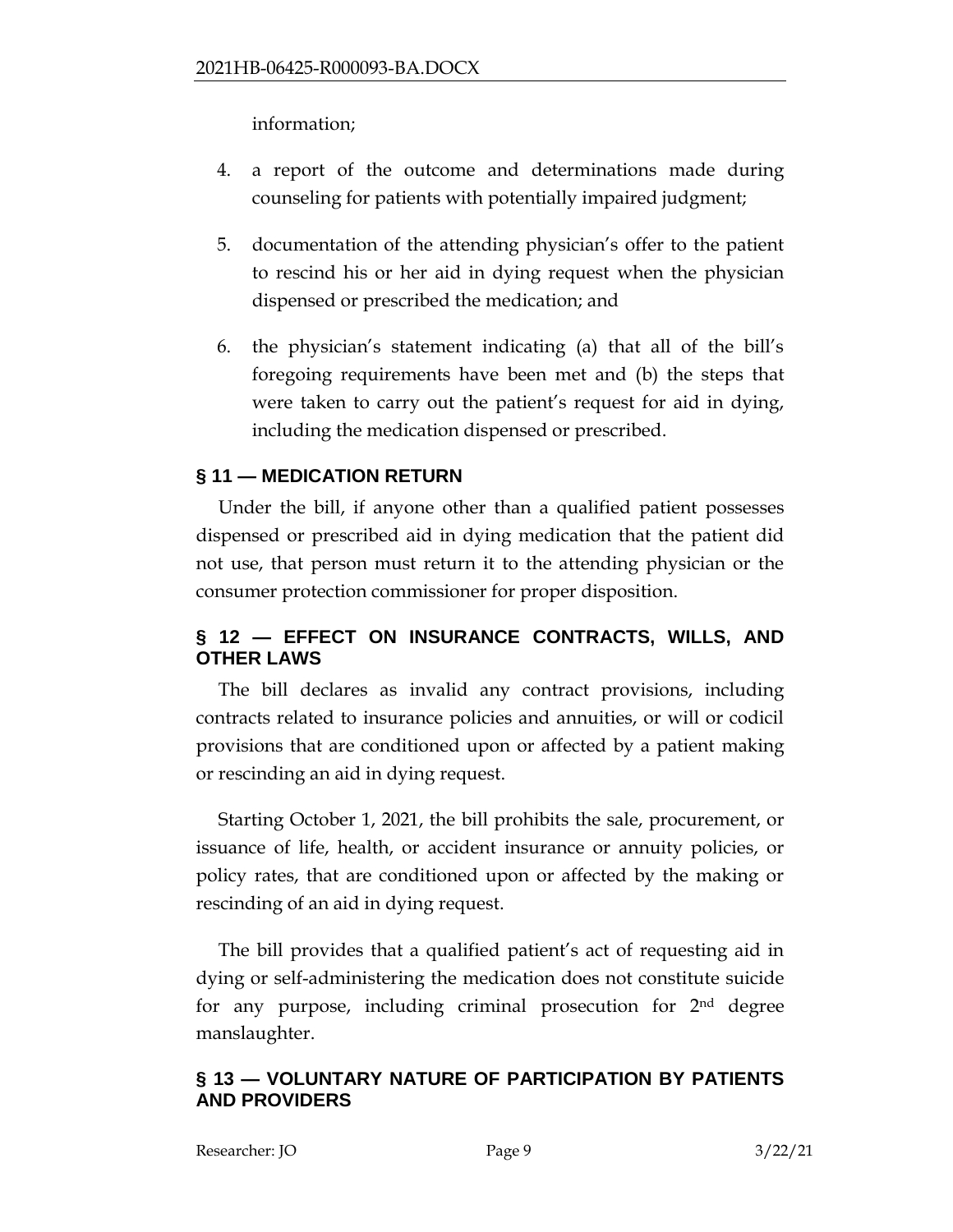The bill provides that participation in any action under the bill is voluntary, whether by a patient, health care provider, or anyone else. In addition, health care providers must individually and affirmatively determine whether to "participate in the provision of medication" to qualified patients for aid in dying.

The bill prohibits health care facilities (i.e., hospitals, residential care homes, nursing homes, or rest homes) from requiring providers to participate. As further explained below, health care facilities may adopt policies prohibiting associated providers from participating and, under certain circumstances, they may impose sanctions on providers who fail to comply with that policy.

For these purposes, "participate in the provision of medication" means to perform the duties of an attending or consulting physician, psychiatrist, psychologist, or pharmacist under the bill. It does not include (1) making an initial diagnosis of a patient's terminal illness, (2) informing a patient of his or her medical diagnosis or prognosis, (3) informing a patient about the bill upon the patient's request, or (4) referring a patient to another health care provider for aid in dying.

Under the bill, if a health care provider or facility chooses not to participate in providing medication for aid in dying, the provider or facility must, upon a qualified patient's request, transfer all relevant medical records to another provider or facility as the patient directs.

#### *Health Care Facility Policies*

The bill allows health care facilities to adopt written policies prohibiting associated providers from participating in providing medication for aid in dying, as long as the facility gives them written notice of the policy and any sanctions for violating it.

The bill prohibits health care facilities, except as provided in such a policy, from subjecting employees or contracted service providers to disciplinary action, loss of privileges, loss of membership, or any other penalty for participating, or refusing to participate, in the provision of medication or related activities in good faith compliance with the bill.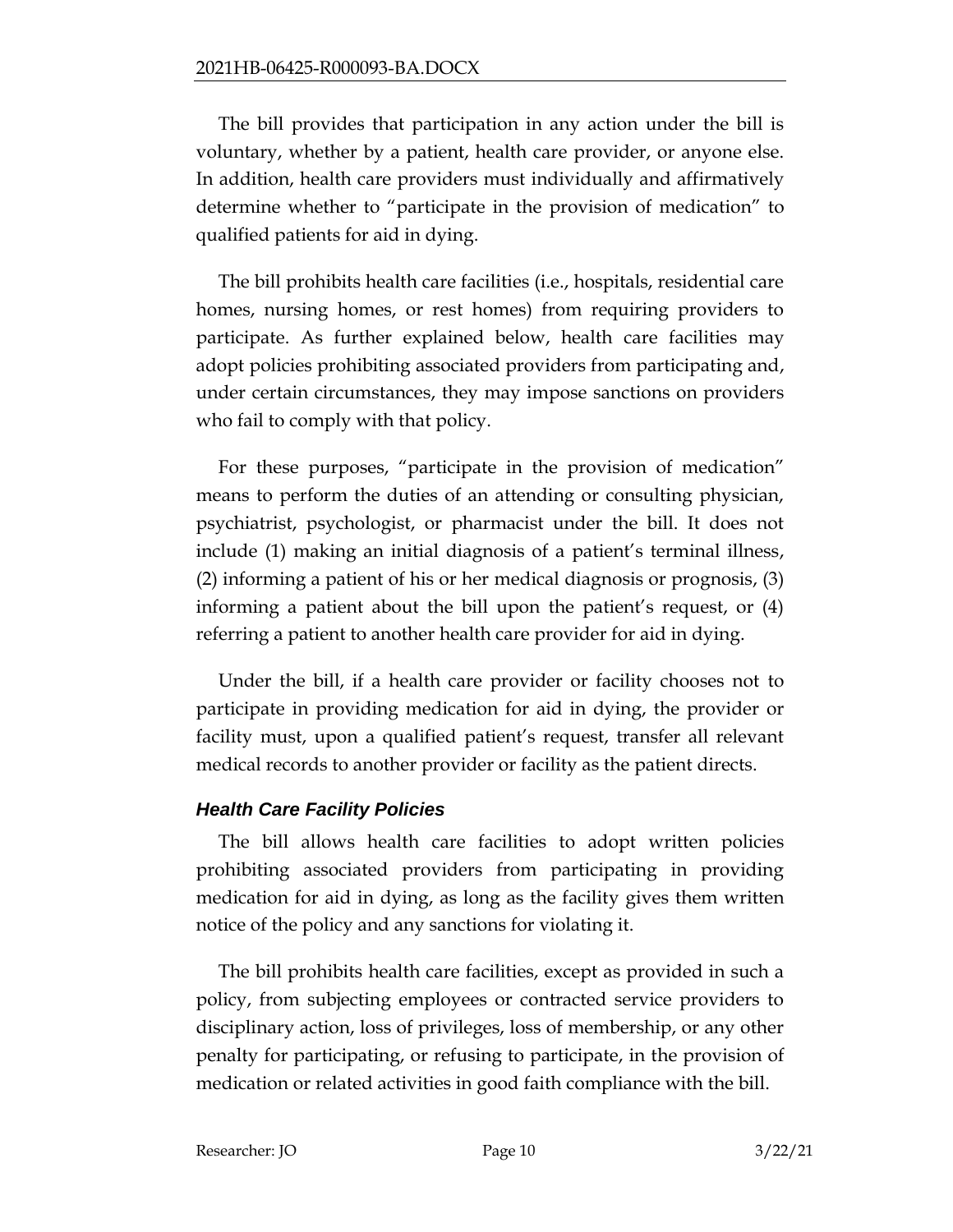Even if a facility adopts such a policy, the facility's providers may:

- 1. diagnose patients with a terminal illness;
- 2. inform patients of their medical prognoses;
- 3. provide patients with information about the bill upon request;
- 4. refer patients to other health care facilities or providers;
- 5. transfer medical records to other health care facilities or providers, as requested by the patient; or
- 6. participate in providing aid in dying medication when the provider is acting outside the scope of his or her employment or contract with the facility that prohibits the participation.

# **§ 14 — CERTAIN ACTS DECLARED AS MURDER**

Under the bill, it is murder to do the following:

- 1. without the patient's authorization, willfully alter or forge an aid in dying request or conceal or destroy a rescission of a request with the intent or effect of causing the patient's death, or
- 2. coerce or exert undue influence on a patient to (a) complete an aid in dying request or (b) destroy a rescission of the request with the intent or effect of causing the patient's death.

# **§§ 15-19 — OTHER PROVISIONS**

# *Unauthorized Actions, Liability, and Related Issues (§§ 15 & 16)*

The bill specifies that it does not authorize:

- 1. a physician or anyone else to end someone else's life by lethal injection, mercy killing, assisting a suicide, or any other active euthanasia; or
- 2. a health care provider or anyone else, including a qualified patient, to end the patient's life by intravenous or other parenteral injection or infusion, mercy killing, homicide, murder, manslaughter, euthanasia, or any other criminal act.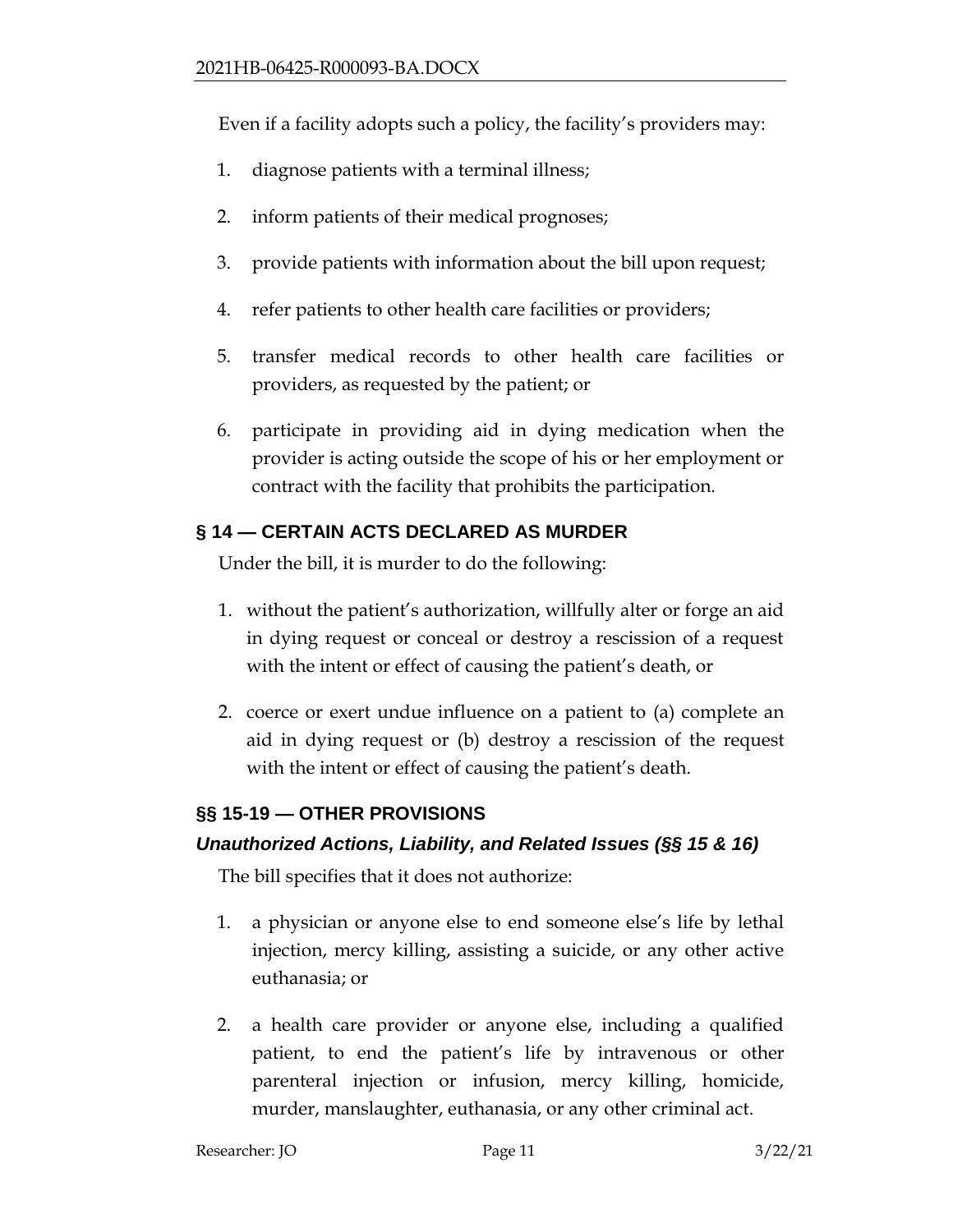The bill specifies that any actions taken under its aid in dying procedures do not constitute suicide, assisted suicide, euthanasia, mercy killing, homicide, murder, manslaughter, elder abuse or neglect, or any other civil or criminal violation under law. It further specifies that these actions do not constitute causing or assisting suicide under existing laws that make it (1) murder to intentionally cause someone to commit suicide by force, duress, or deception (CGS § 53a-54a) and (2) 2<sup>nd</sup> degree manslaughter to intentionally cause or aid someone to commit suicide by other means (CGS § 53a-56).

The bill prohibits anyone from being subject to civil or criminal liability or professional disciplinary action (including license revocation) for (1) participating in the provision of medication or related activities in good faith compliance with the bill or (2) being present when a qualified patient self-administers aid in dying medication.

Under the bill, an attending physician's dispensing or prescribing aid in dying medication, or a patient's aid in dying request, in good faith compliance with the bill does not (1) constitute neglect under law or (2) provide the sole basis for appointing a guardian or conservator for the patient.

However, the bill does not limit civil liability for damages resulting from negligence or intentional misconduct.

# *Other Criminal Penalties (§ 17)*

Under the bill, it is a class D felony (punishable by up to five years in prison, a fine of up to \$5,000, or both) to knowingly possess, sell, or deliver medication dispensed or prescribed for aid in dying for any purpose other than (1) delivering it to a qualified patient or (2) returning unused medication to the attending physician or consumer protection commissioner.

The bill specifies that it does not prevent criminal prosecution under any other laws for conduct inconsistent with the bill.

#### *Protection and Advocacy System Jurisdiction (§ 18)*

Researcher: JO Page 12 3/22/21